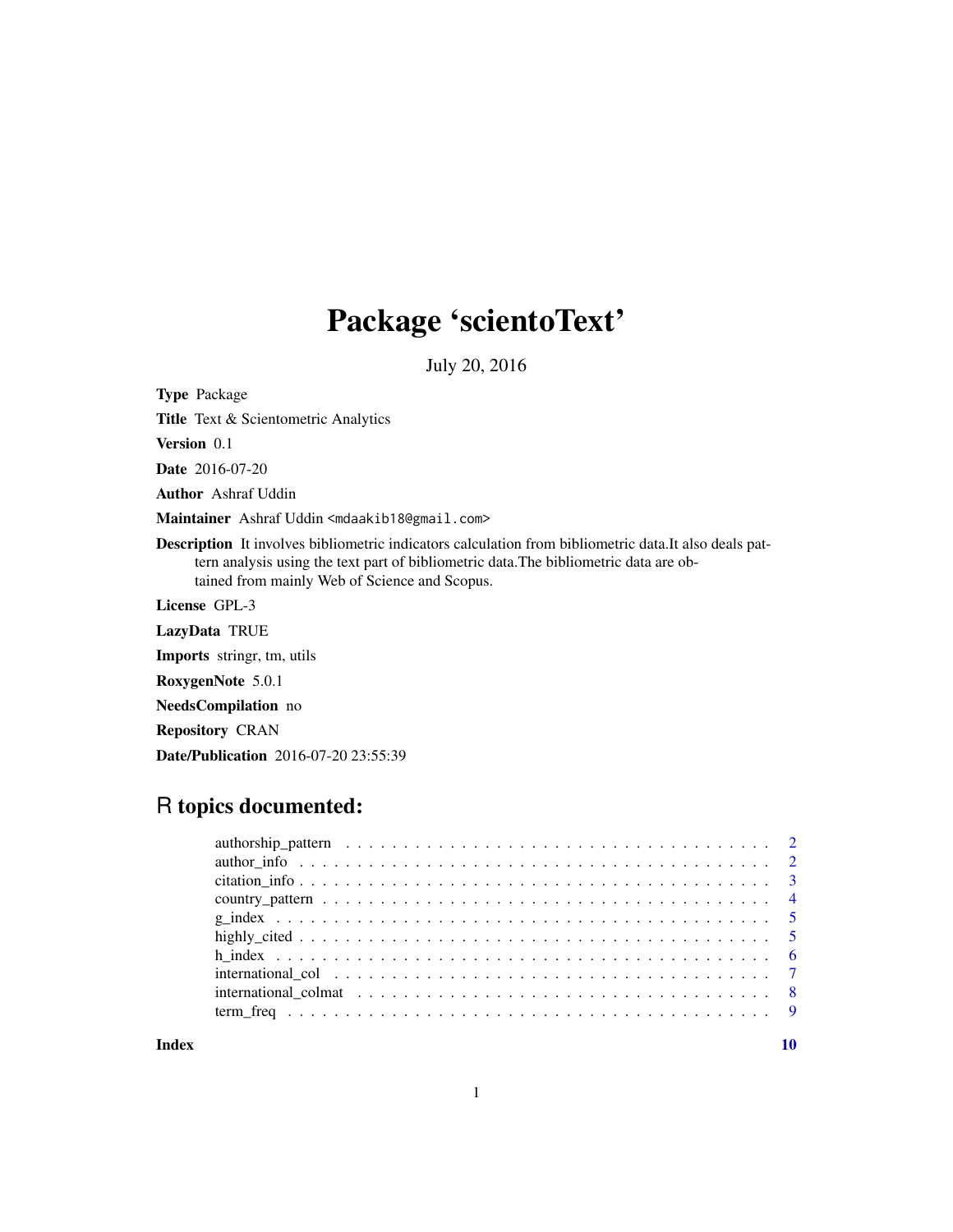<span id="page-1-0"></span>authorship\_pattern *Co-authorship Matrix and Average co-authorship*

#### Description

It finds year-wise co-authorship matrix and average co-authorship values

#### Usage

```
authorship_pattern(authors, pub_years, sep)
```
#### Arguments

| authors   | A character vector containing author names    |
|-----------|-----------------------------------------------|
| pub_years | A numeric vector containing publication years |
| sep       | A character pattern separating author names   |

#### Value

A list with co-authorship matrix and average co-authorship values

#### Examples

```
authors<-c("Wolf W.R., Lele S.K.",
"Shin D., Yeh X., Khatib O.",
"Aukes D., Heyneman B., Duchaine V., Cutkosky M.R.")
years<-c(2011,2012,2012)
authorship_pattern(authors,years,',')
```
author\_info *Authors' Information*

#### Description

It finds top author names and their different performance indicators

#### Usage

```
author_info(authors, citations, sep, top = 10, only_first_author = F)
```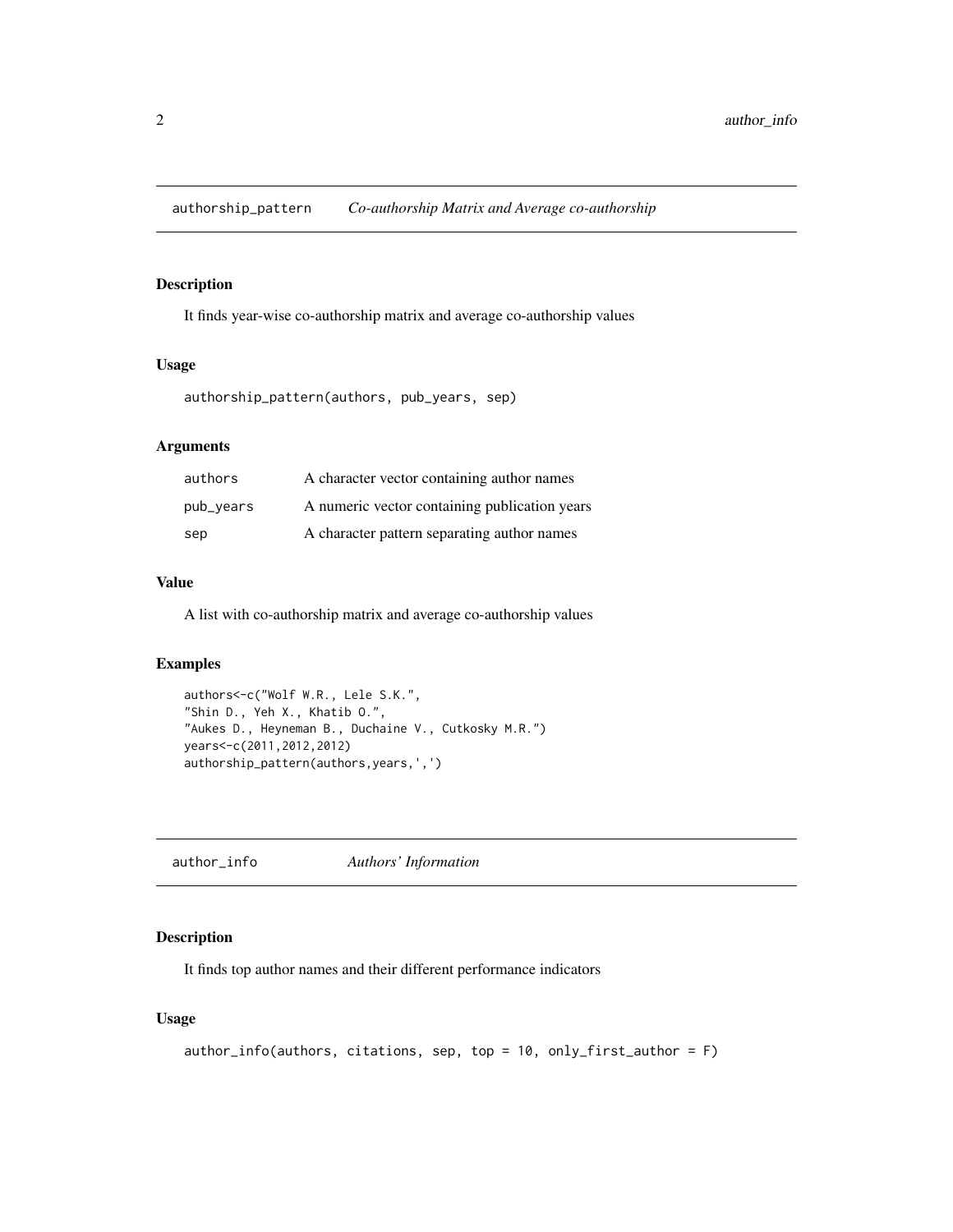#### <span id="page-2-0"></span>citation\_info 3

#### Arguments

| authors           | A character vector containing author names               |
|-------------------|----------------------------------------------------------|
| citations         | A numeric vector containing citations                    |
| sep               | A character pattern separating author names              |
| top               | The number of top authors                                |
| only_first_author |                                                          |
|                   | Logical. If to find the author list by the first authors |

#### Value

A list consisting of author names, total instances, total citations, h index, g index, i10 index, max citation

#### See Also

[g index](#page-4-1) [h index](#page-5-1)

#### Examples

```
authors<-c("Wolf W.R., Lele S.K.",
"Shin D., Yeh X., Khatib O.",
"Aukes D., Heyneman B., Duchaine V., Cutkosky M.R.")
author_info(authors,c(3,4,1),',')
```
citation\_info *Citations and Cited Instances*

#### Description

Citations and Cited Instances

#### Usage

citation\_info(citations, pub\_years)

#### Arguments

| citations | A numeric vector containing citations         |
|-----------|-----------------------------------------------|
| pub_years | A numeric vector containing publication years |

#### Value

return year-wise total instances (tp), cited instances and total citations (tc)

```
citation_info(c(1,3,0,4,2,3,1,0),c(2012,2012,2012,2013,2012,2011,2014,2014))
```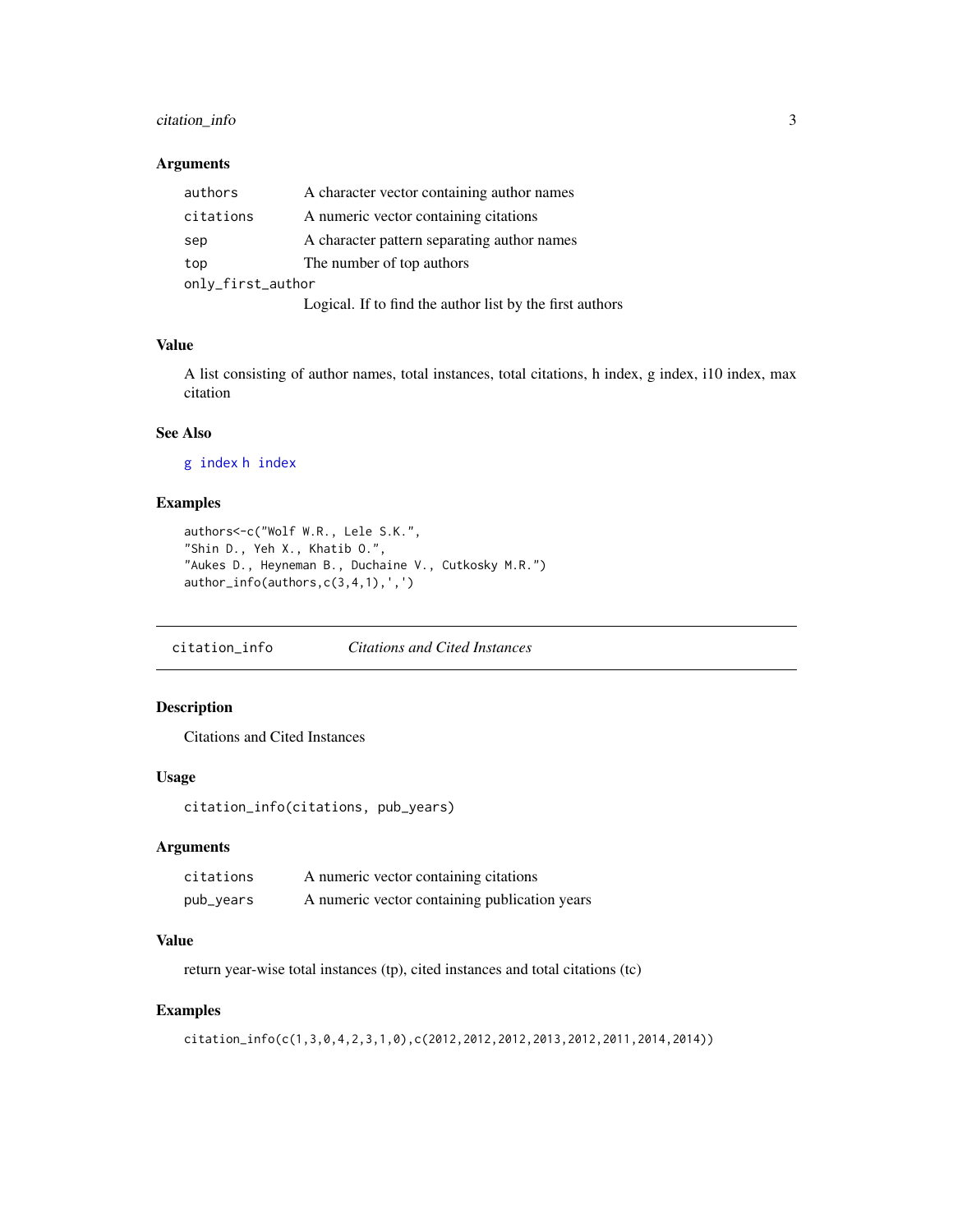<span id="page-3-0"></span>country\_pattern *Country Instances*

#### Description

Country-wise and year-wise output for a defined period.

#### Usage

```
country_pattern(affiliations, pub_years = NULL, countries = NULL,
  only_first_author = F)
```
#### Arguments

| affiliations      | A text vector containing affiliation (country) information |  |
|-------------------|------------------------------------------------------------|--|
| pub_years         | A numeric vector containing publication years              |  |
| countries         | A list of countries (optional)                             |  |
| only_first_author |                                                            |  |
|                   | Logical. If to find the author list by the first authors   |  |

#### Details

The function returns year and country-wise output matrix if the publication years are provided. If only affliation data is provided the country-wise output is returned as a single vector instead of a matrix.

#### Value

A list containing country output and other details.

```
affiliations<-c("Stanford University, Stanford, CA, United States; Montreal, QC, Canada",
"Stanford University, United States; Google Inc., United States",
"University of Michigan, Ann Arbor, MI 48109-2122, United States;
Tsinghua University, Beijing 100084, China",
"Imperial College London, London, SW7 2BZ, United Kingdom;
ENSTA, Ecole Polytechnique, Palaiseau, 91761, France")
```

```
pub_years<-c(2012,2012,2013,2014)
```

```
country_pattern( affiliations, pub_years)
country_pattern(affiliations)
```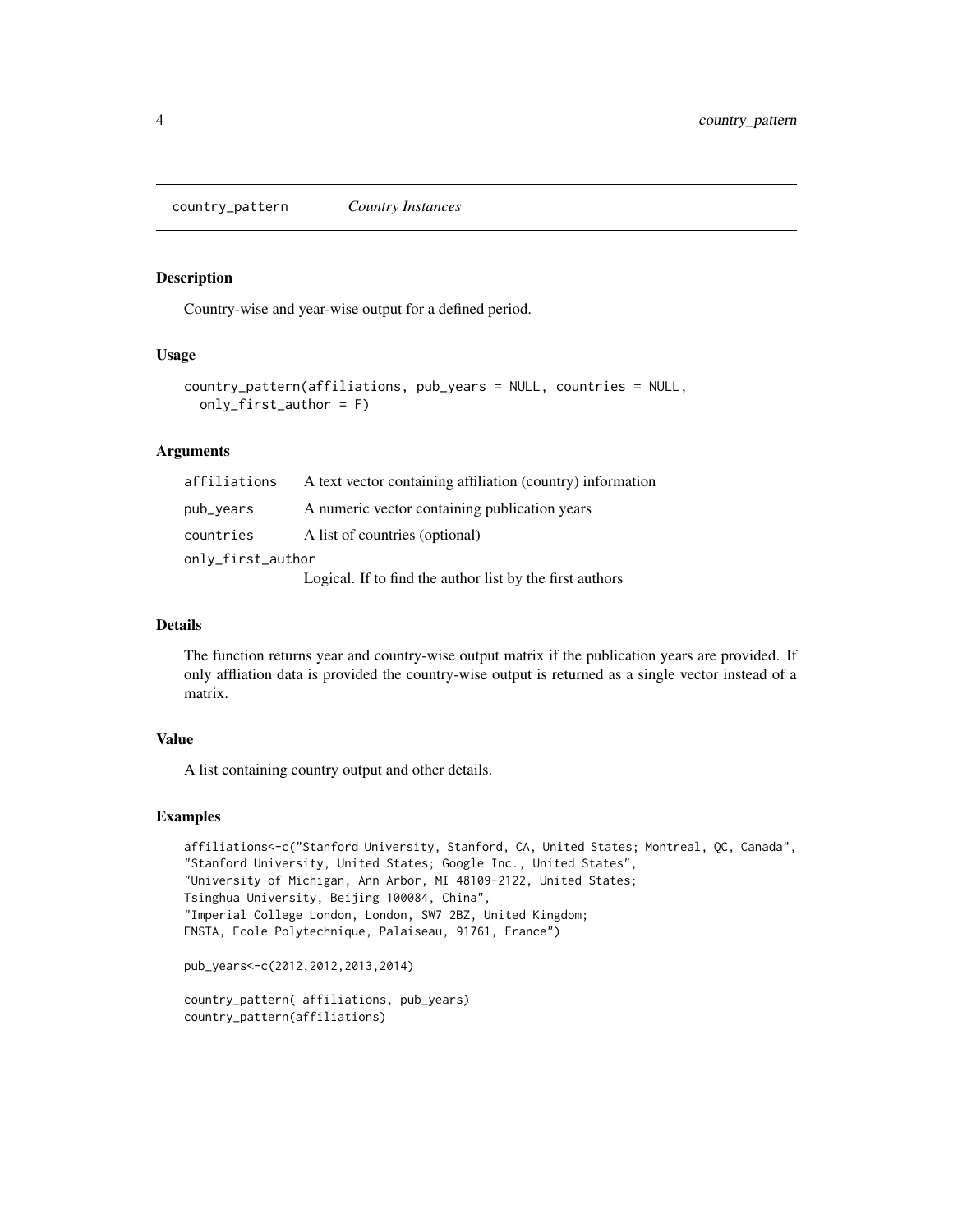<span id="page-4-1"></span><span id="page-4-0"></span>g\_index *g index*

#### Description

g index

#### Usage

g\_index(citations)

#### Arguments

citations A numeric vector containing citations

#### Value

return the g index for the given citations

#### See Also

[h index](#page-5-1)

#### Examples

g\_index(c(1,2,5,0,3,11))

highly\_cited *Highly Cited Instances*

#### Description

It finds the number of highly cited instances year-wise.

#### Usage

```
highly_cited(citations, pub_years, ref_citations = NULL,
  ref_pub_years = NULL, top = NULL, year_lim = list())
```
#### Arguments

| citations     | A numeric vector containing citations                                                                                                            |
|---------------|--------------------------------------------------------------------------------------------------------------------------------------------------|
| pub_years     | A numeric vector containing publication years                                                                                                    |
| ref_citations | The citations of reference instances                                                                                                             |
| ref_pub_years | The publication years of reference instances                                                                                                     |
| top           | An integer which defines top percent highly cited instances                                                                                      |
| year_lim      | A list conating years and year-wise citation threshold. If not mentioned these<br>values are calculated from ref_citations, ref_pub_years & top. |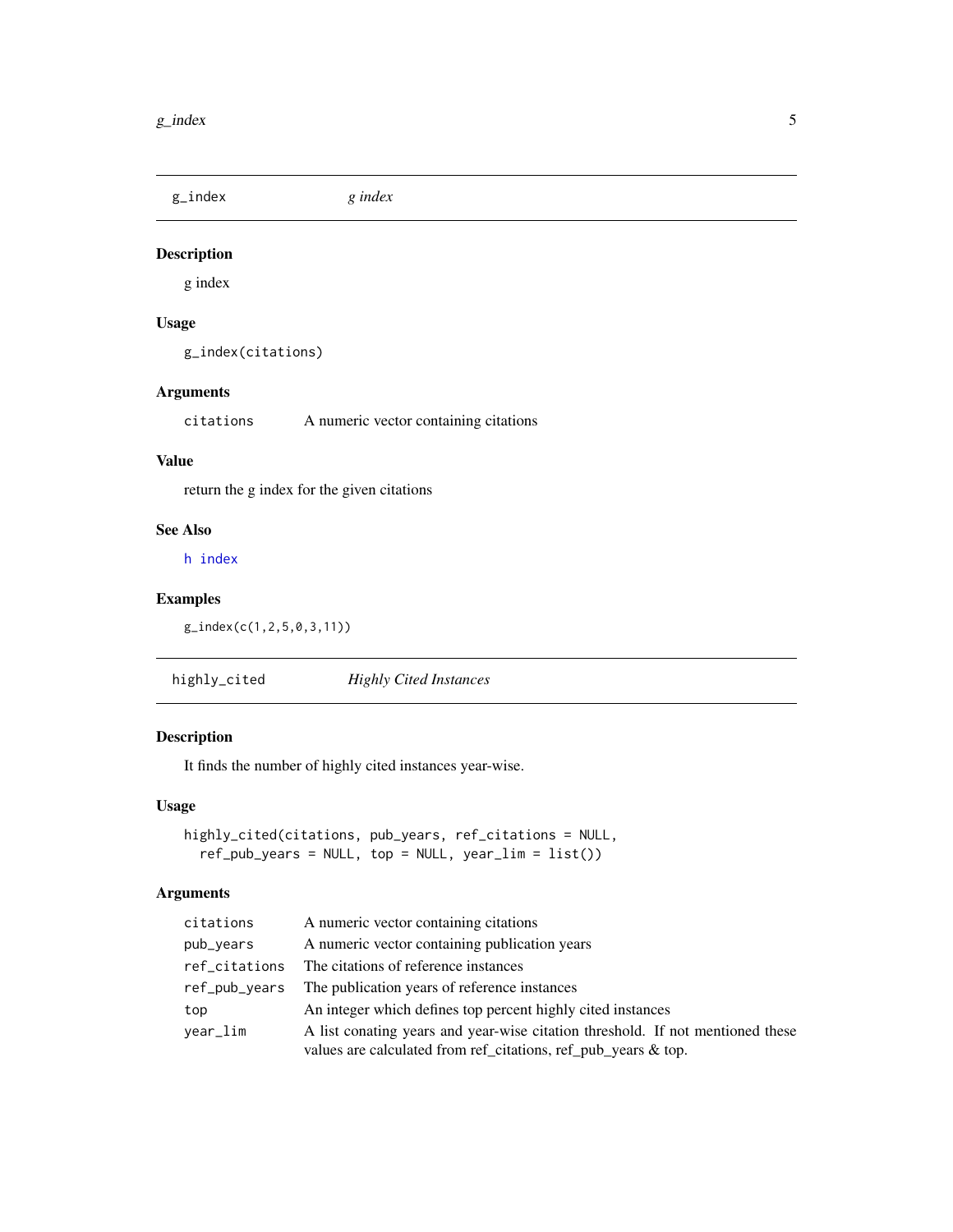#### <span id="page-5-0"></span>Value

Returns a list containing number of top highly cited instances with other details

#### Examples

```
citations<-c(2,0,12,3,1,1,4,5,8,2)
pub_years<-c(2011,2011,2012,2011,2013,2011,2011,2012,2011,2013)
ref_citations<-c(3,0,12,3,1,1,41,5,8,2,2,0,12,30,1,1,4,5,8,12)
ref_pub_years<-c(2012,2011,2012,2013,2013,2011,2011,2012,
2011,2013,2011,2011,2012,2011,2013,2011,2011,2012,2011,2013)
highly_cited(citations,pub_years,ref_citations,ref_pub_years,10)
highly_cited(citations,pub_years,year_lim = list(c(2011, 2012, 2013), c(41, 12, 12)))
```
<span id="page-5-1"></span>h\_index *h index*

#### Description

Find h index for a given set of documents

#### Usage

h\_index(citations)

#### Arguments

citations A numeric vector containing citations

#### Value

return the h index for the given citations

#### References

Hirsch, J. E. (2005). An index to quantify an individual's scientific research output. Proceedings of the National academy of Sciences of the United States of America, 102(46), 16569-16572.

#### See Also

[g\\_index](#page-4-1)

#### Examples

h\_index(c(1,2,5,0,3,11))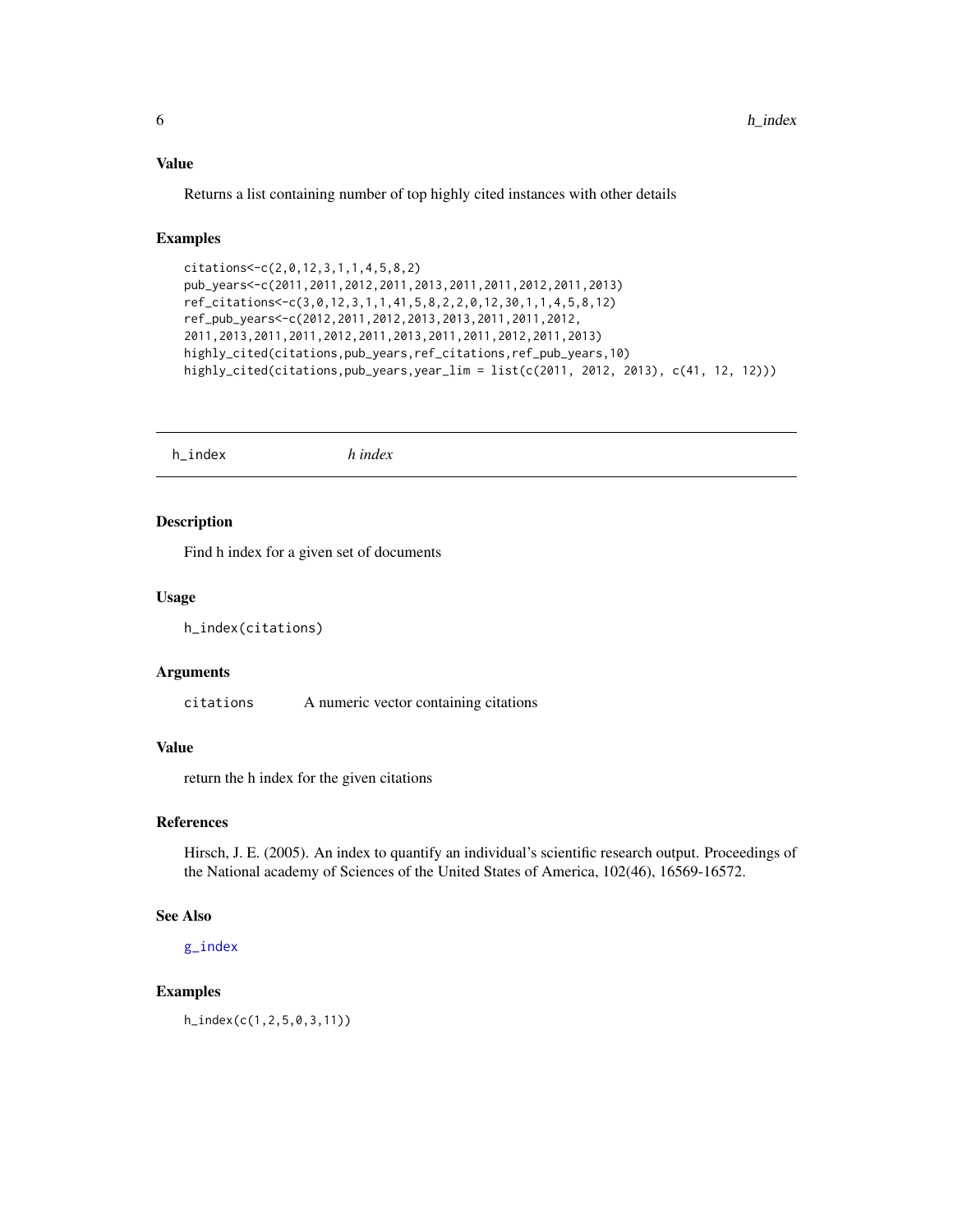#### <span id="page-6-0"></span>Description

Calculate the number of Internationally Collaborated Papers

#### Usage

```
international_col(affiliations, pub_years = NULL, countries = NULL)
```
#### Arguments

| affiliations | A text vector containing affiliation (country) information |
|--------------|------------------------------------------------------------|
| pub_years    | A numeric vector containing publication years              |
| countries    | A list of countries (optional)                             |

#### Details

It finds if there is any International Collaboration so affiliation fields must have country information

#### Value

Collaboration count or a list (collaboration counts year-wise)

```
affiliations<-c("Stanford University, Stanford, CA, United States; Montreal, QC, Canada",
"Stanford University, United States; Google Inc., United States",
"University of Michigan, Ann Arbor, MI 48109-2122, United States;
Tsinghua University, Beijing 100084, China",
"Imperial College London, London, SW7 2BZ, United Kingdom;
ENSTA, Ecole Polytechnique, Palaiseau, 91761, France")
```

```
pub_years<-c(2012,2012,2013,2014)
```

```
international_col( affiliations, pub_years)
international_col(affiliations)
```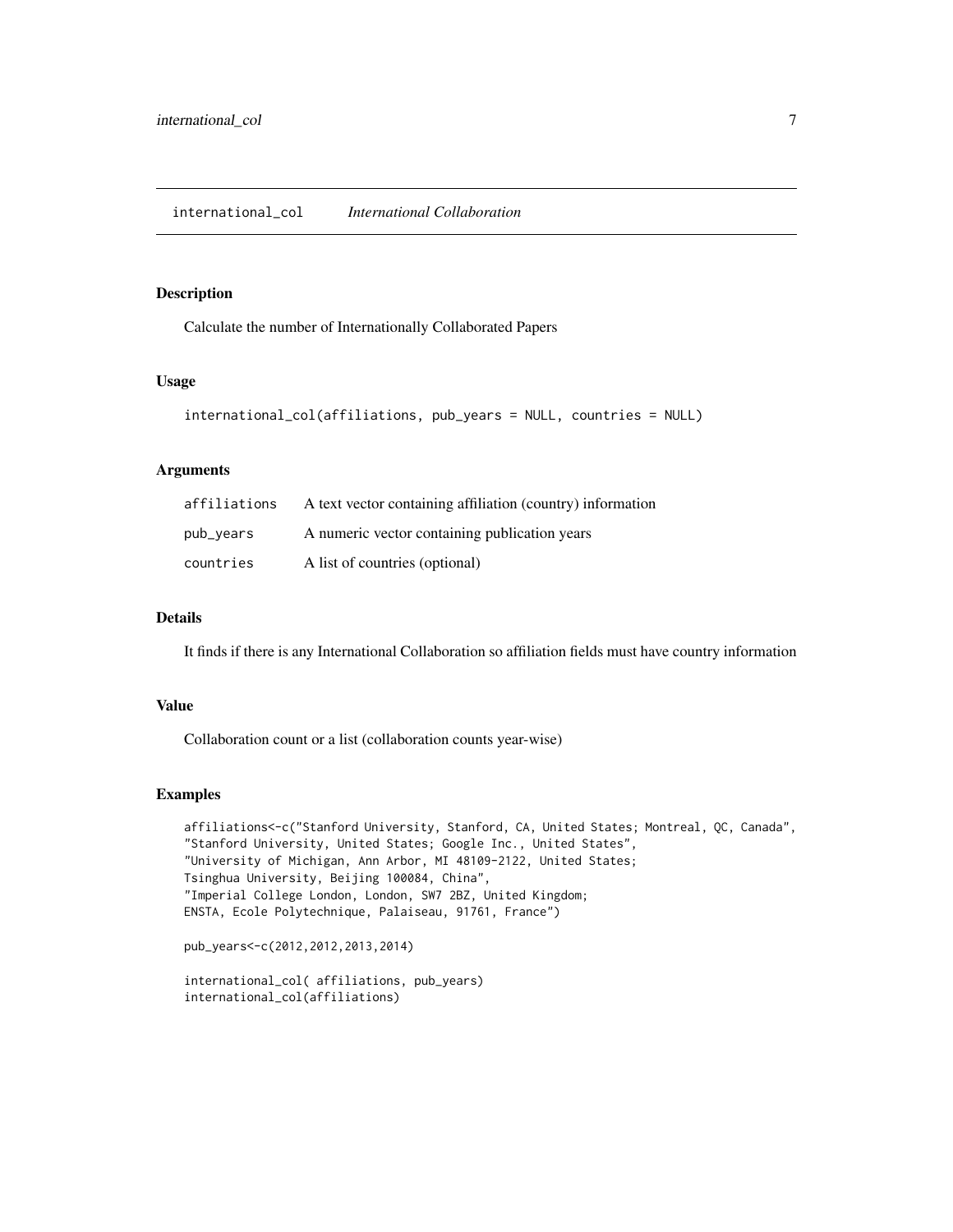#### <span id="page-7-0"></span>Description

Calculate Internationally Collaborated Matrix(es)

#### Usage

```
international_colmat(affiliations, pub_years = NULL, countries = NULL)
```
#### Arguments

| affiliations | A text vector containing affiliation (country) information |
|--------------|------------------------------------------------------------|
| pub_years    | A numeric vector containing publication years              |
| countries    | A list of countries (optional)                             |

#### Details

It finds the collaboration network at internationla level in terms of adjacent matrix so affiliation fields must have country information

#### Value

Collaboration adjacent matrix(es)

```
affiliations<-c("Stanford University, Stanford, CA, United States; Montreal, QC, Canada",
"Stanford University, United States; Google Inc., United States",
"University of Michigan, Ann Arbor, MI 48109-2122, United States;
Tsinghua University, Beijing 100084, China",
"Imperial College London, London, SW7 2BZ, United Kingdom;
ENSTA, Ecole Polytechnique, Palaiseau, 91761, France")
```

```
pub_years<-c(2012,2012,2013,2014)
```

```
international_colmat( affiliations, pub_years)
international_colmat(affiliations)
```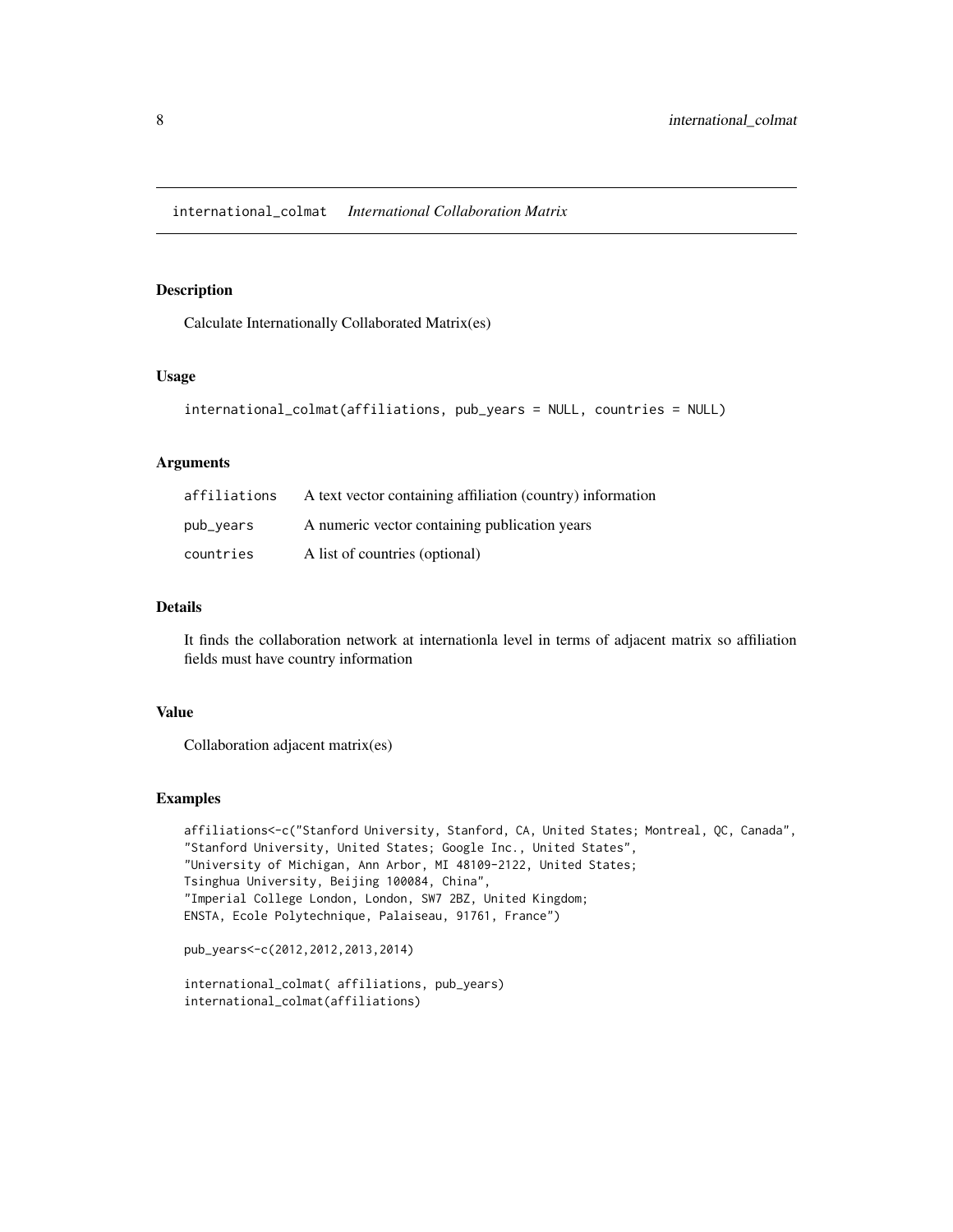<span id="page-8-0"></span>

#### Description

Term Frequency

#### Usage

term\_freq(text, pub\_years = NULL, sep = NULL, top = NULL)

#### Arguments

| text      | A character vector                                     |
|-----------|--------------------------------------------------------|
| pub_years | A numeric vector containing publication years          |
| sep       | A character value wheih separates the terms (optional) |
| top       | The number of terms to return                          |

#### Value

Term frequencey vector or matrix (for year-wise)